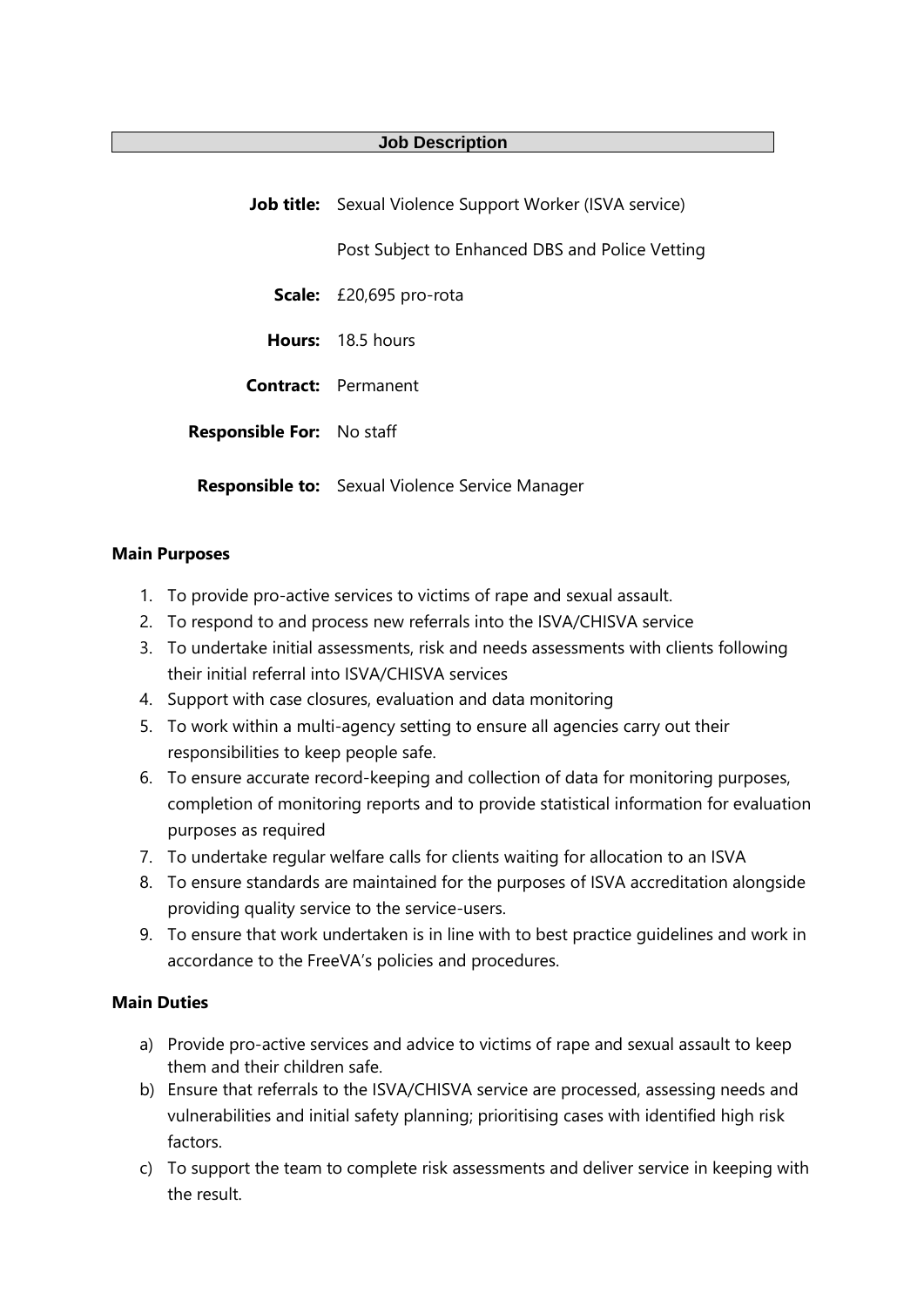- d) To ensure that all relevant client files and associated forms are completed accurately and inputted on the database during each shift
- e) To support the team with safety planning with clients to secure practical safety measures.
- f) Ensure that clients get the services to which they are entitled ensuring all services are explained clearly to them.
- g) Understand the legal framework relating to the protection of children including the policy and procedures of the Local Safeguarding Children's Board.
- h) Help clients develop own support network.
- i) Refer on and arrange meetings with other agencies/services as necessary, for instance, health, counselling, other UAVA services.
- j) Maintain and update client records by using the OASIS database to record all support activity.
- k) Evaluate the impact of the support on increased reporting and repeat victimisation on a regular basis, using a variety of methods.
- l) Follow procedures and protocols with other services so that the safety of the clients is kept central to any process.
- m) Refer difficult cases as appropriate to ISVA Team Leader and contribute to efforts to improve procedures and services.
- n) Note and feedback to other agencies any consistent difficulties clients are having accessing their service.
- o) To support the team to develop individual safety plans to meet individual risks client faces and help client develop own support network.
- p) To promote and develop the service in accordance with FreeVA's policies, procedures and ethos and to liaise with other agencies as appropriate.
- q) Keep clear, accurate records of all calls.
- r) Collect data for monitoring purposes and ensure all data are recorded onto the database.
- s) To undertake such other duties as may be required by Management from time to time, but which will be consistent with the role.
- t) To attend regular line management with the ISVA Team Leader, participate in team meetings and peer review
- u) Be committed to personal and professional development and undertake relevant training as appropriate.
- v) Conduct all work in a way, which reflects the aims and principles of FreeVA and promotes anti-oppressive practice.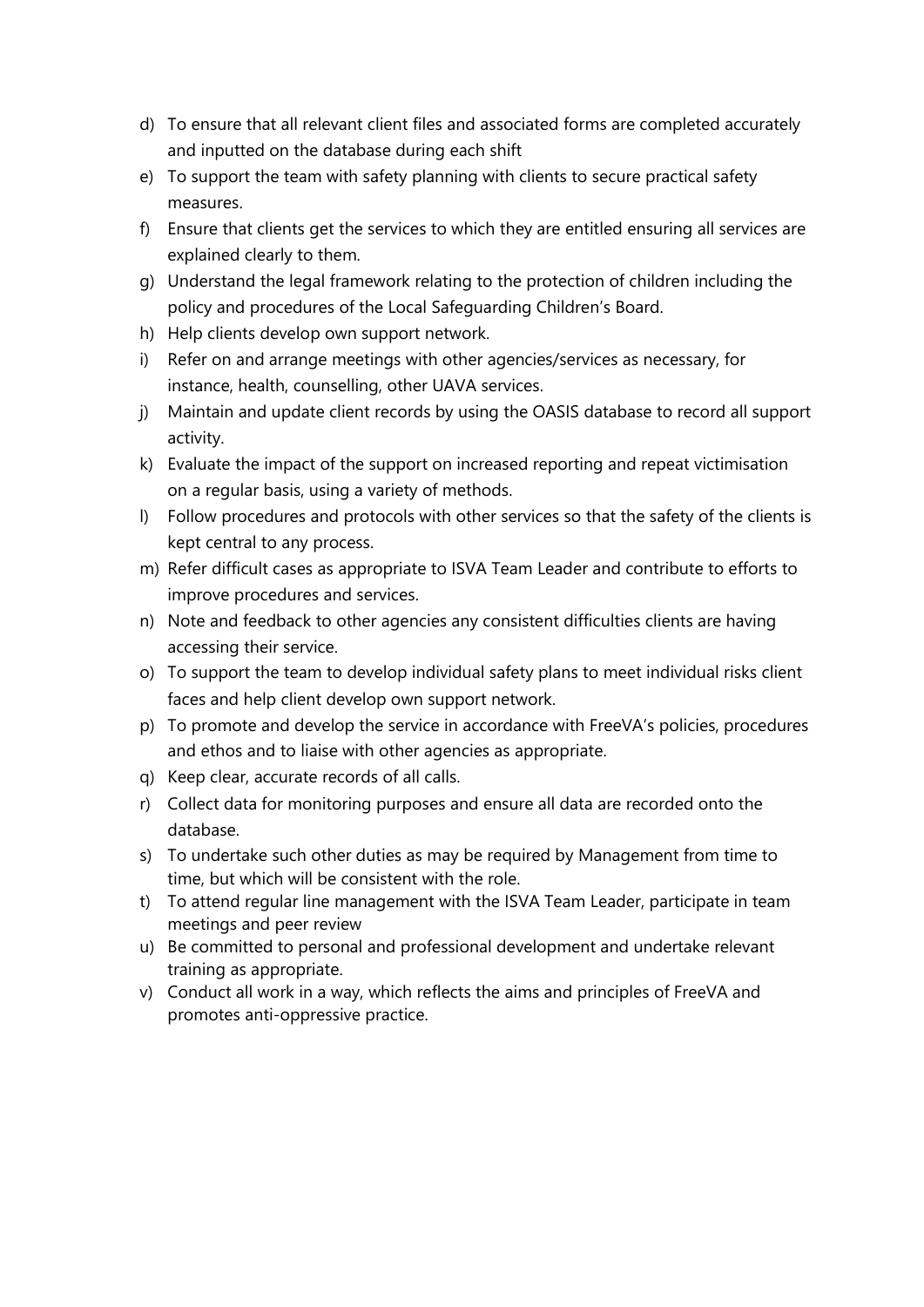## **Person Specification**

| <b>Area</b>                              | <b>Criteria</b>                                                                                                                                                                                                                                                                                                                                                                                                                                                                                                                                                                                                                                                                                                                                                                                                                                                                                                                                                                                                                                                                                                                                                                                                                                                                                                           |
|------------------------------------------|---------------------------------------------------------------------------------------------------------------------------------------------------------------------------------------------------------------------------------------------------------------------------------------------------------------------------------------------------------------------------------------------------------------------------------------------------------------------------------------------------------------------------------------------------------------------------------------------------------------------------------------------------------------------------------------------------------------------------------------------------------------------------------------------------------------------------------------------------------------------------------------------------------------------------------------------------------------------------------------------------------------------------------------------------------------------------------------------------------------------------------------------------------------------------------------------------------------------------------------------------------------------------------------------------------------------------|
| <b>Education and</b><br><b>Training</b>  | <b>Essential</b><br>A degree or recognised professional qualification in a related field (or<br>alternatively substantial relevant experience)<br><b>Desirable</b><br>A relevant professional qualification such as CQSW, Diploma in<br>Counselling                                                                                                                                                                                                                                                                                                                                                                                                                                                                                                                                                                                                                                                                                                                                                                                                                                                                                                                                                                                                                                                                       |
| Work<br><b>Experience /</b><br>Knowledge | <b>Essential</b><br>Basic awareness and understanding of sexual violence issues and the<br>needs of clients affected by it.<br>Basic knowledge and understanding of safeguarding children and<br>vulnerable adults.<br>Experience of working with and supporting vulnerable young people with<br>$\bullet$<br>complex needs.<br>Knowledge and understanding of technology, internet and social media<br>safety.<br>Knowledge and understanding of domestic abuse and promoting healthy<br>$\bullet$<br>relationships.<br>Sound knowledge and understanding of local services and agencies, their<br>$\bullet$<br>referral pathways and protocols.<br>Active listening skills.<br>٠<br>Good verbal and written communication skills including IT.<br>$\bullet$<br>Ability to work independently and as part of a team.<br>$\bullet$<br>An understanding of anti-discriminatory working practices.<br>$\bullet$<br>Capability to organise workload and respond effectively to unplanned<br>demands.<br>Availability to work collaboratively with other agencies on behalf of the<br>client.<br><b>Desirable</b><br>Understanding of the Victims Code of Practice<br>Knowledge of Multi Agency Risk Assessment Conferences (MARAC).<br>Experience of working within drugs, alcohol, mental health and immigration<br>issues. |